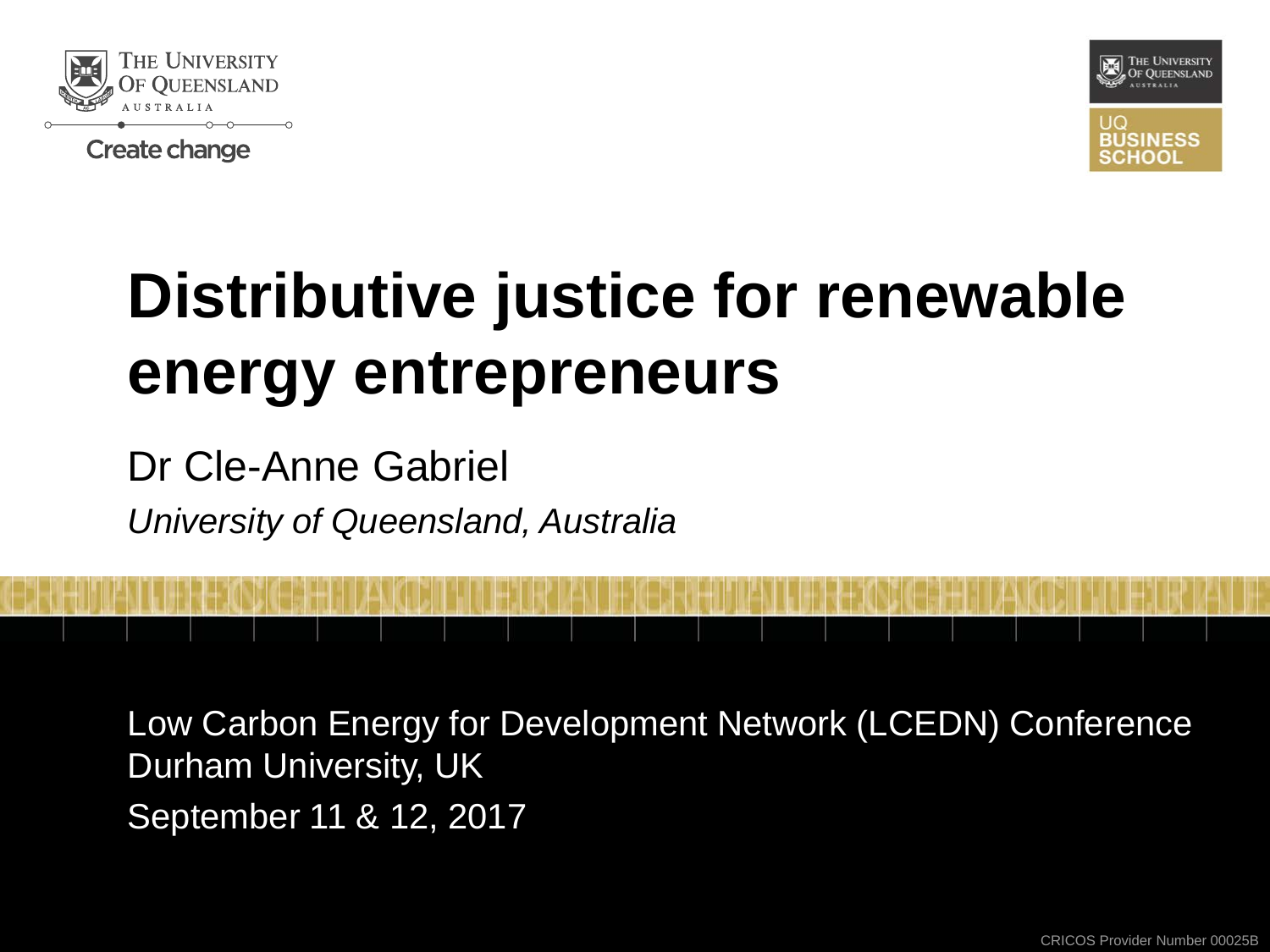



- **Business models for model businesses**
- **Three types of renewable energy entrepreneurs**
- **Three principles of distribution**
- **Implications for future research**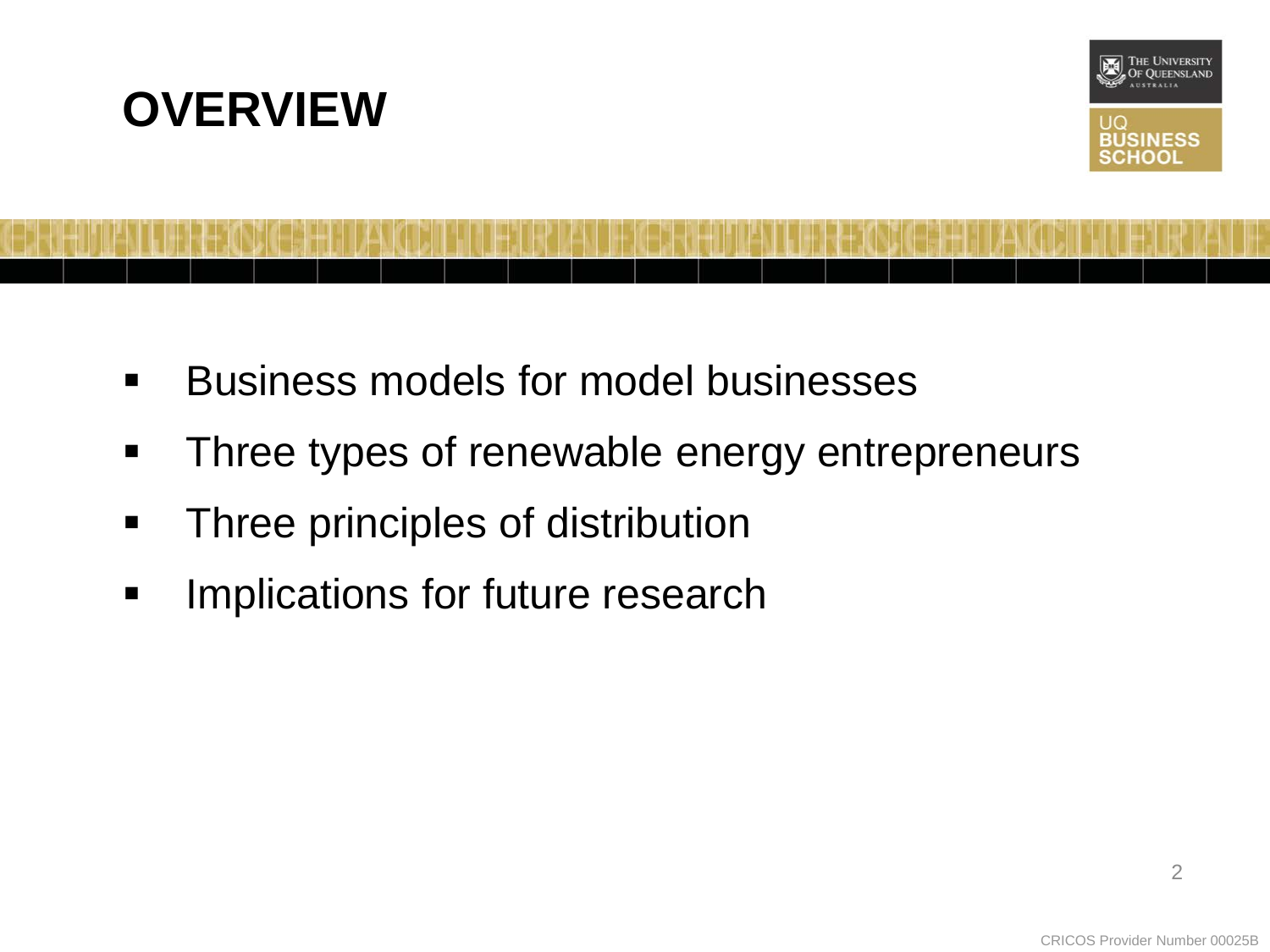### **BUSINESS MODELS FOR MODEL BUSINESSES**



**43** entrepreneurs in **28** developing countries



Gabriel, C. & J. Kirkwood. "Business models for model businesses: Lessons from renewable energy entrepreneurs in developing countries." *Energy Policy* 95 (2016): 336-349.

CRICOS Provider Number 00025B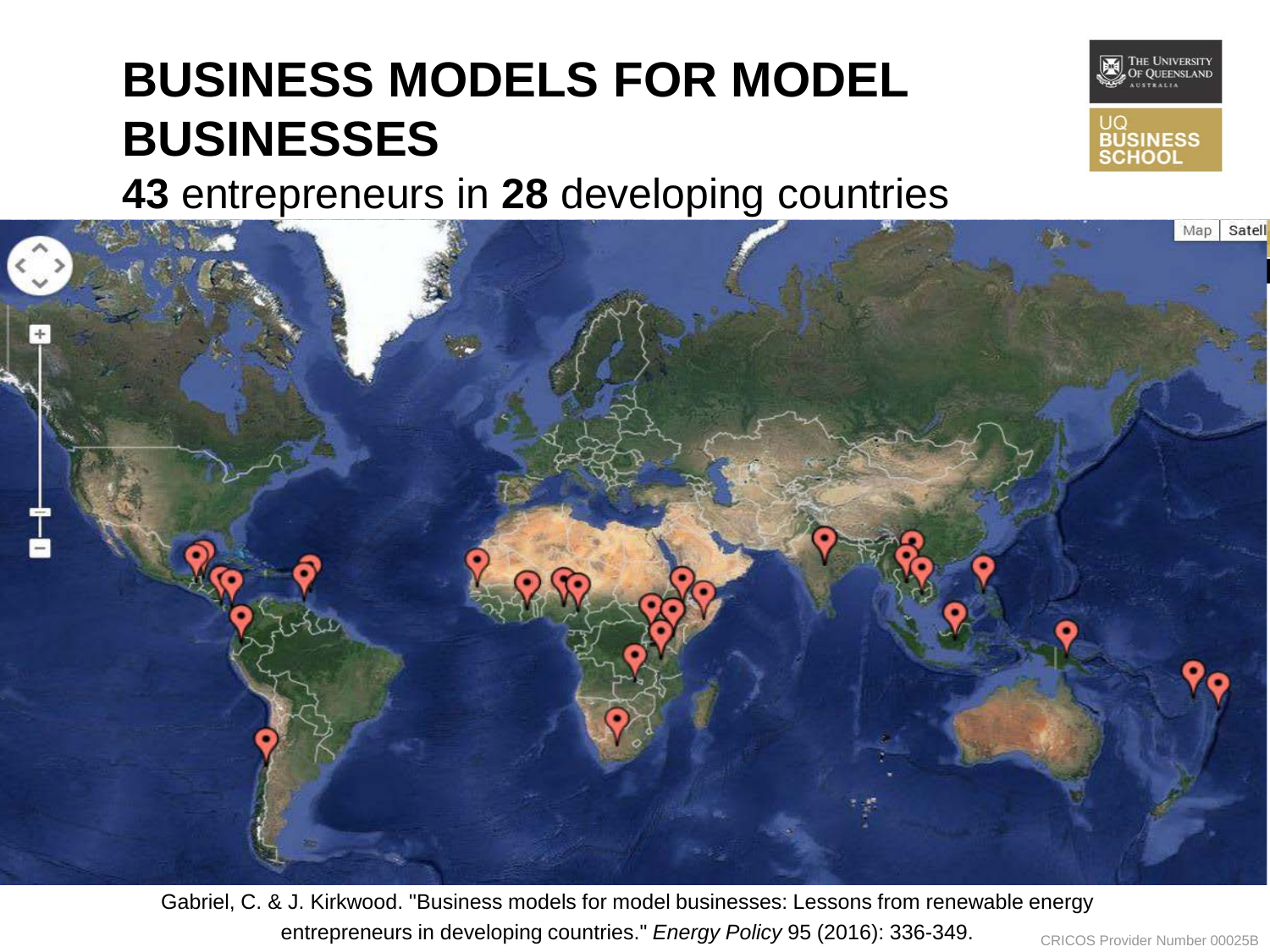### **BUSINESS MODELS FOR MODEL BUSINESSES**



- Overwhelmingly male
- Employees: ~17; Years in business: ~6
- 39 solar; 2 biomass, 1 hydro, 1 wind
- **37 with prior renewable energy experience**
- 6 from resource management or tourism
- 4 partly family-owned
- 12 expat-owned (Germany, Australia, US)

Gabriel, C. & J. Kirkwood. "Business models for model businesses: Lessons from renewable energy entrepreneurs in developing countries." *Energy Policy* 95 (2016): 336-349.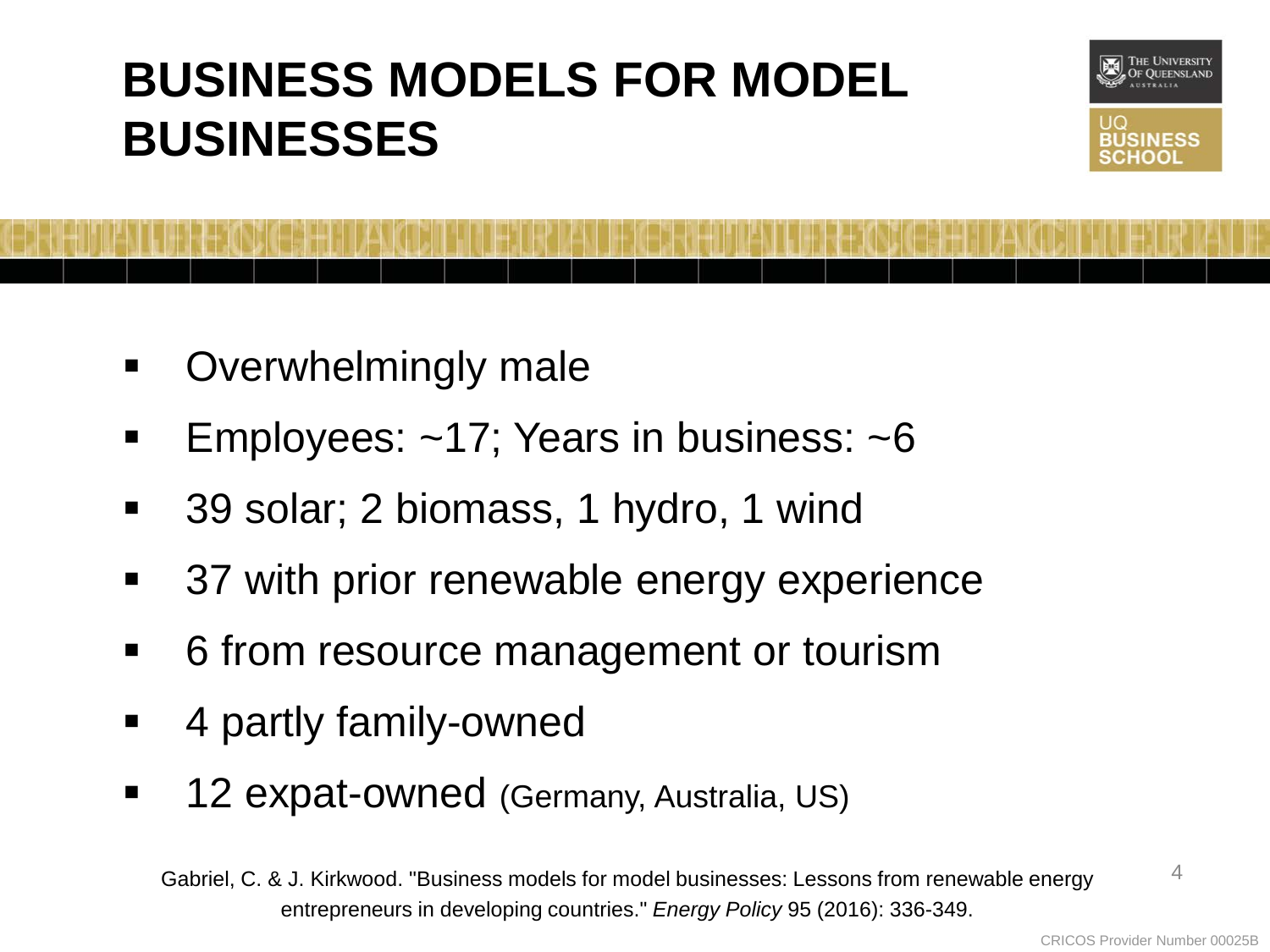### **THREE TYPES OF RENEWABLE ENERGY ENTREPRENEURS**





Fig. 2. Proposed relationship between country characteristics and type of business.

Gabriel, C. & J. Kirkwood. "Business models for model businesses: Lessons from renewable energy entrepreneurs in developing countries." *Energy Policy* 95 (2016): 336-349.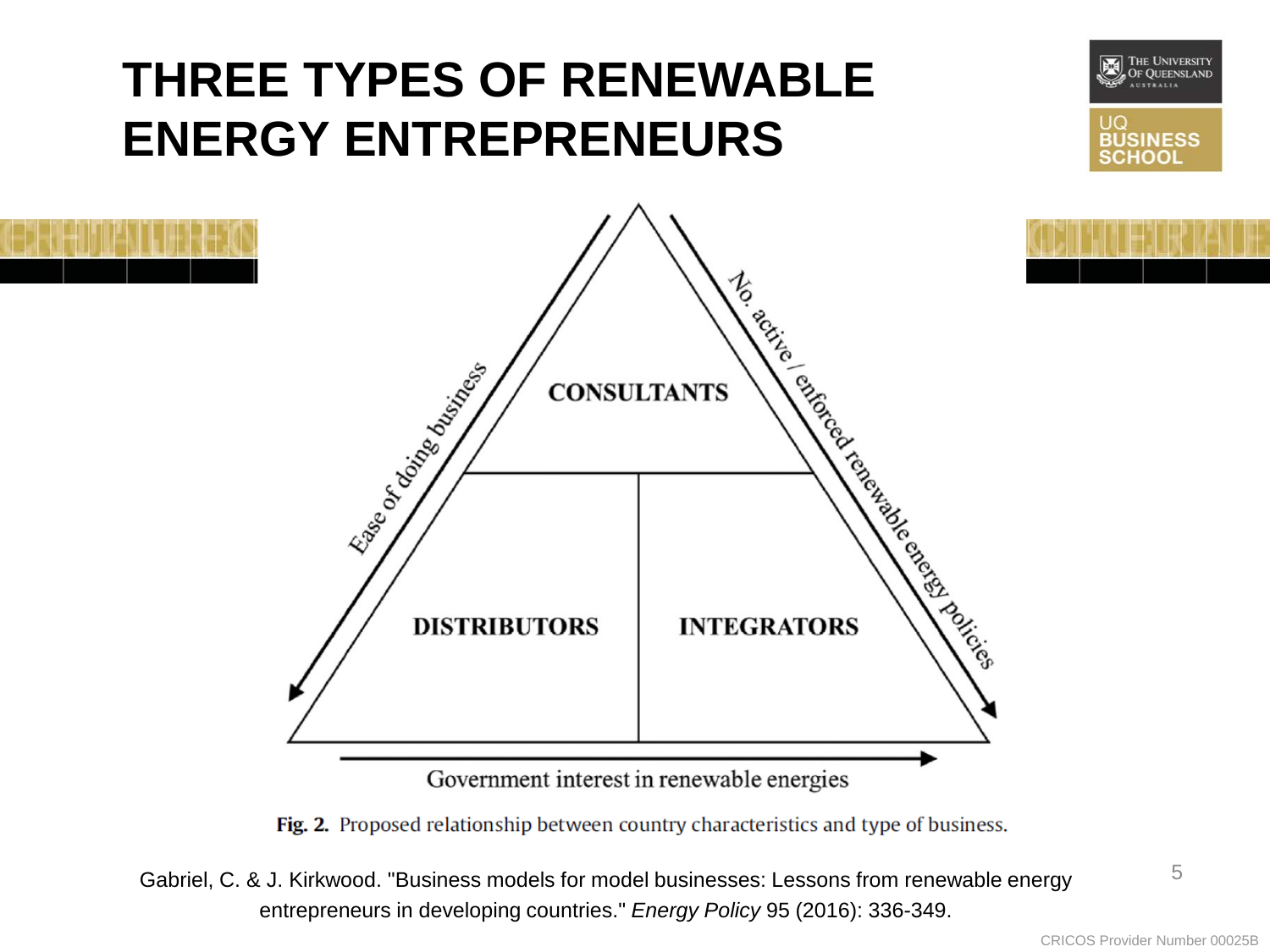

- Certain business models receive more support than others due to differences in government interest in RETs, governance and policy support and ease of doing business
- **There is therefore room to also consider equity concerns** about the support for other energy system actors, including RET businesses.
- **What distributive principle should be used to decide how** *scarce* **support resources are allocated** *to and through* **such businesses?**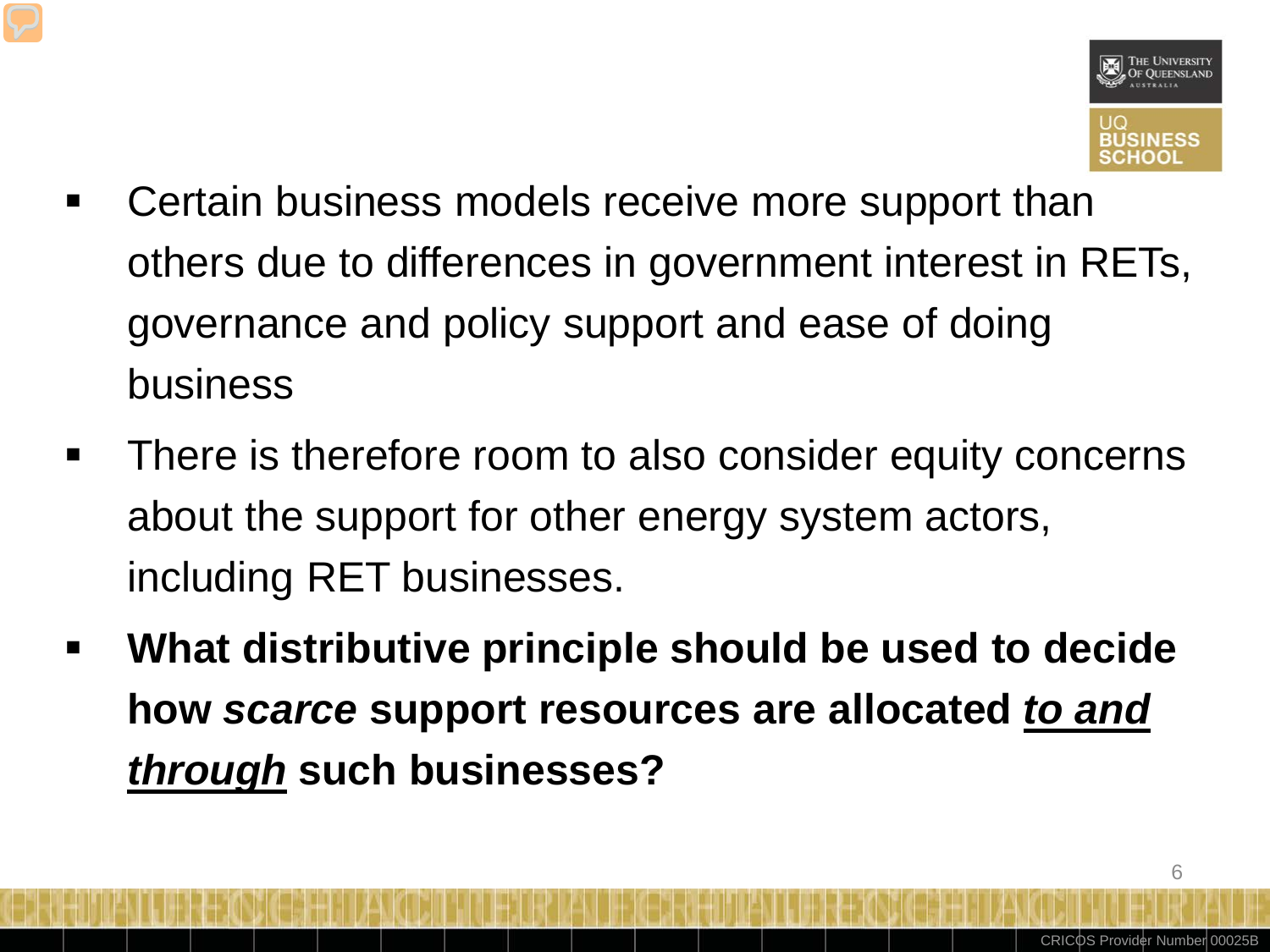### **THREE PRINCIPLES FOR A JUST DISTRIBUTION**



- **Need**
- **Desert**
- **Entitlement**

Jenkins, K., McCauley, D., Heffron, R., Stephan, H., & Rehner, R. (2016). Energy justice: a conceptual review. Energy Research & Social Science, 11, 174-182.

Miller, D. (1979). Social justice. OUP Oxford.

Miller, D. (1997). Equality and justice. Ratio, 10(3), 222-237.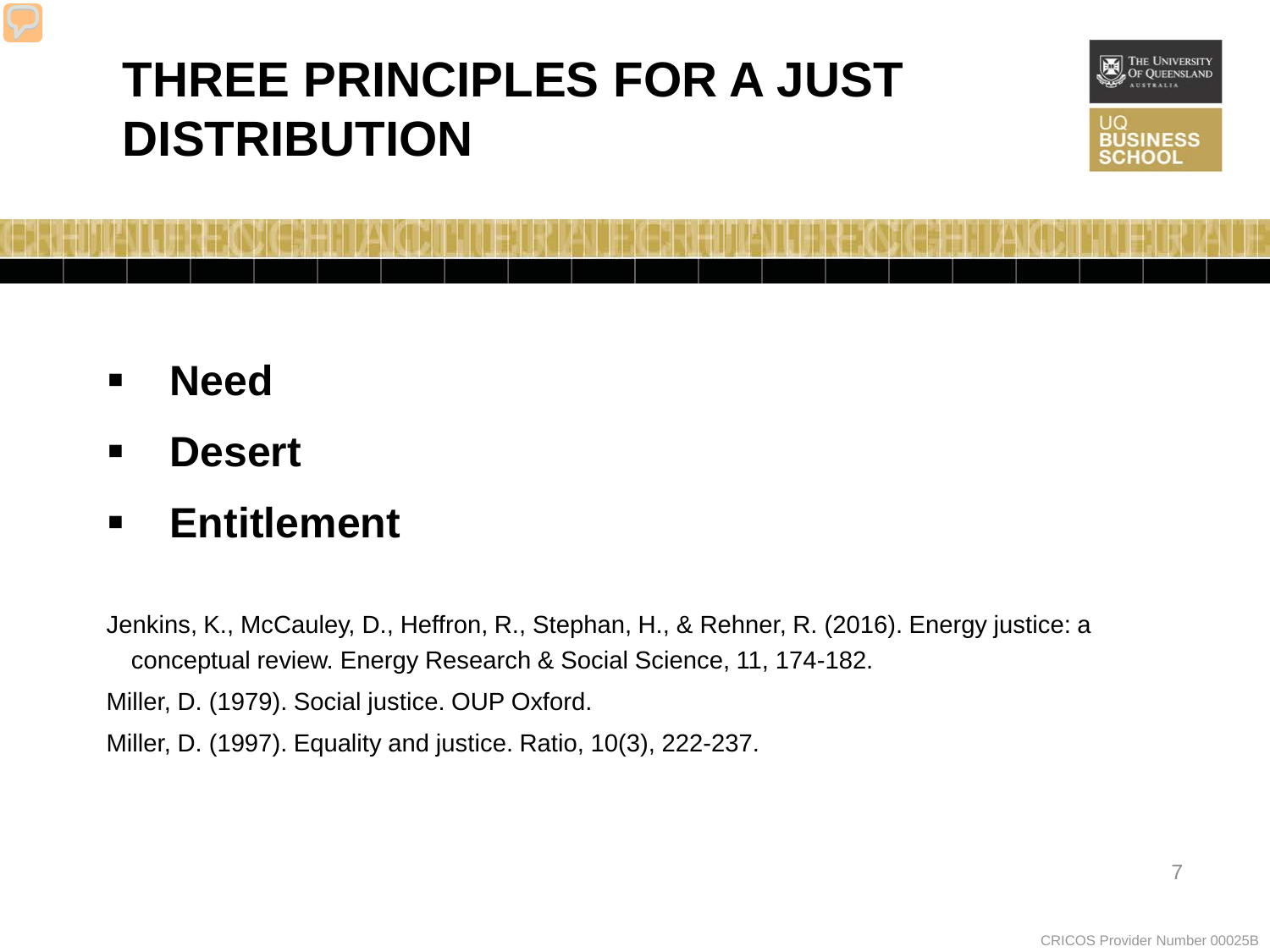#### **NEED-BASED DISTRIBUTION**

### *Consequential Justice*

#### **RENEWABLE ENERGY CONSULTANTS**

#### *PRO*

- Smaller / infancy, less experienced, lower performance, slower or no growth
- Systemic 'knowledge brokers' / owners
- Most affected by poor institutional support

*CON*

 Minimal contribution to end-user uptake / indirect relationship with end-users

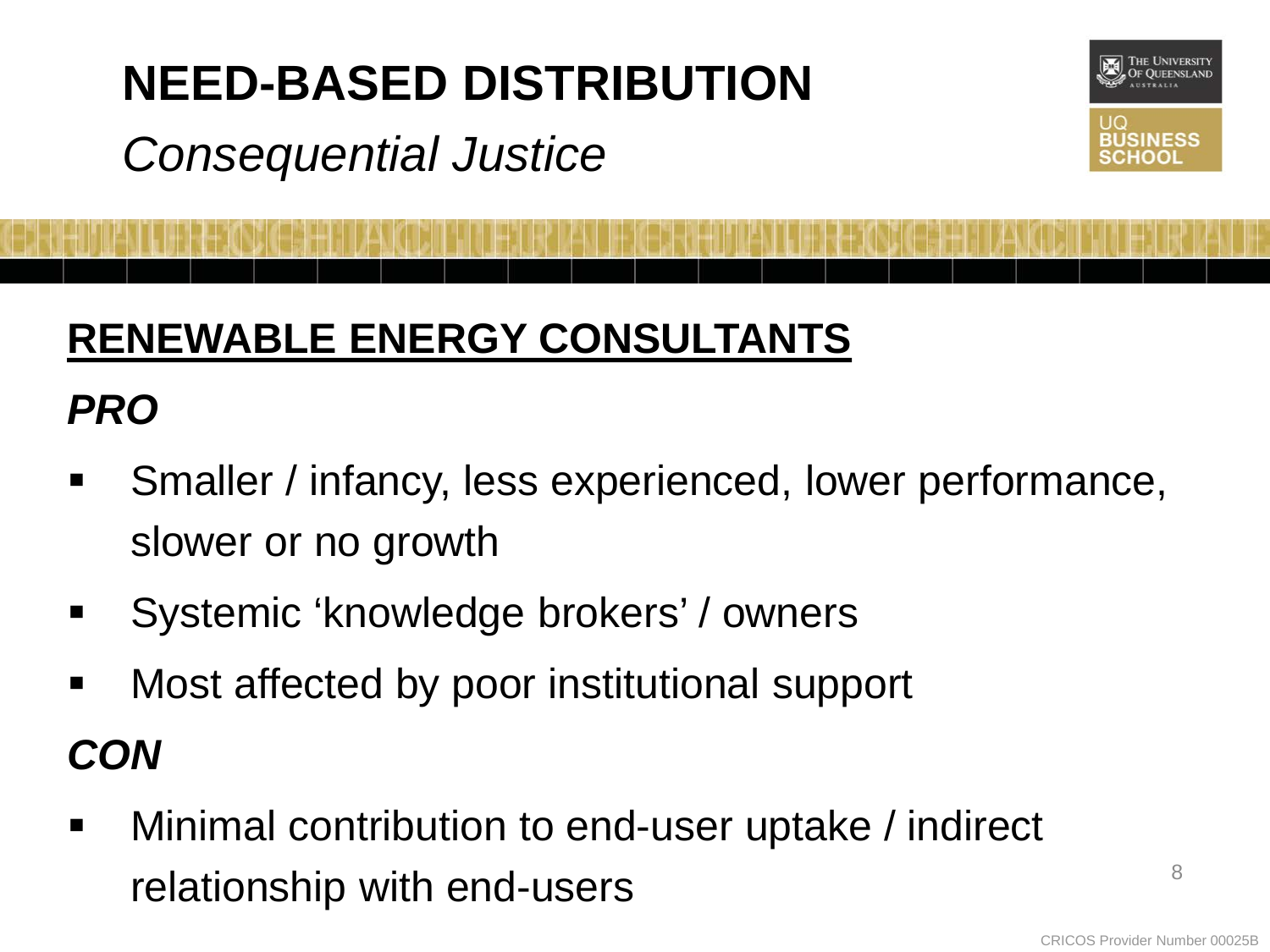### **DESERT-BASED DISTRIBUTION**

*Deontological Justice*



### **RENEWABLE ENERGY DISTRIBUTORS**

#### *PRO*

- Contribute significantly to RET uptake, through sales
- **-** Direct relationship with end-users
- Contribute to RET skill development employees, internships, upskilling electricians

#### *CON*

- Contribute to uptake of low-quality RETs (??)
- Tendency for some to avoid the BOP as direct customers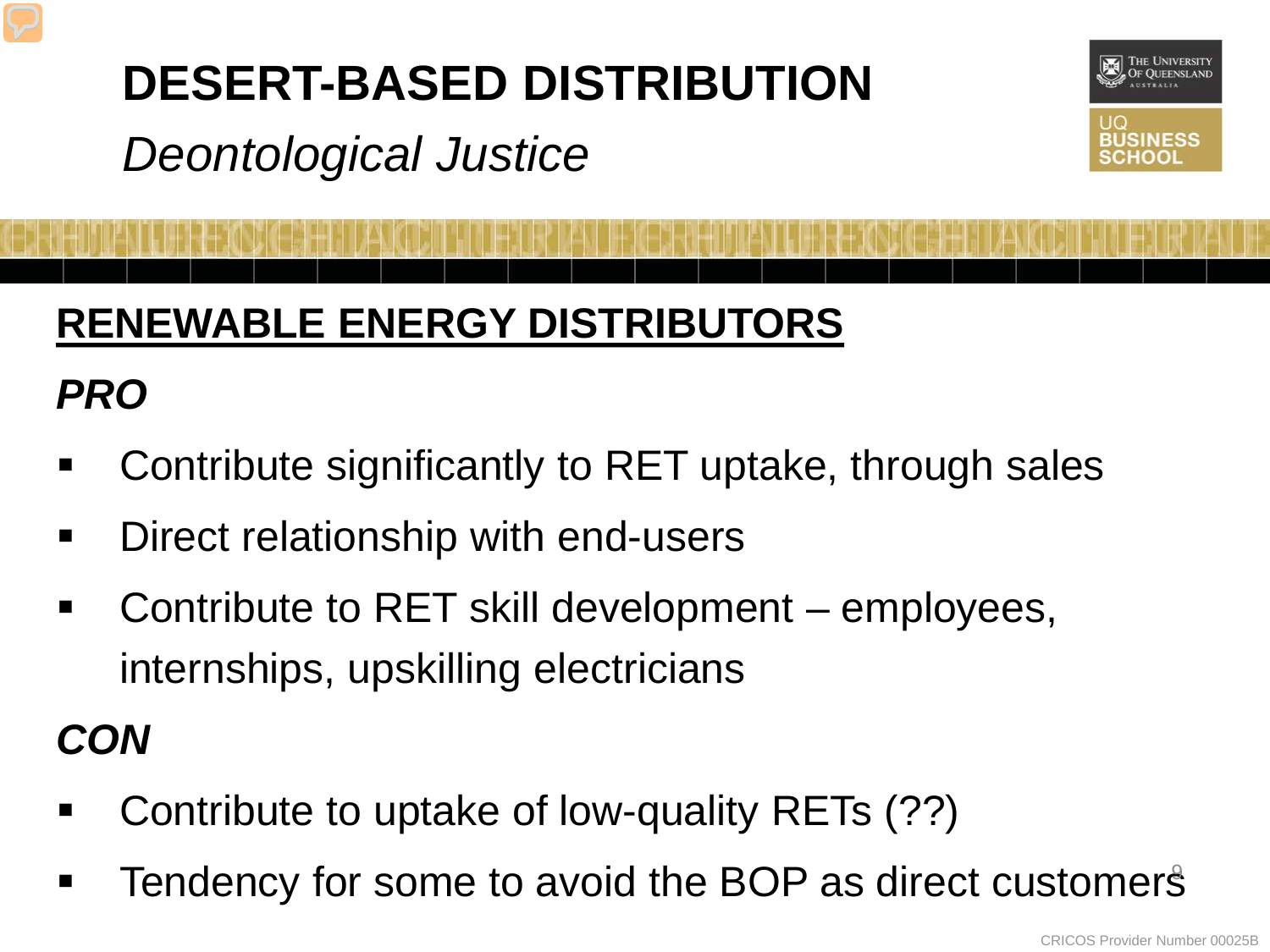# **ENTITLEMENT-BASED DISTRIBUTION**

### *Justice as Recognition*



### **RENEWABLE ENERGY INTEGRATORS**

#### *PRO*

- Ownership / control of intellectual, financial and physical RET capital
- Large scale system sales and integration

#### *CON*

 Arguably, already over-represented and over-recognized in international forums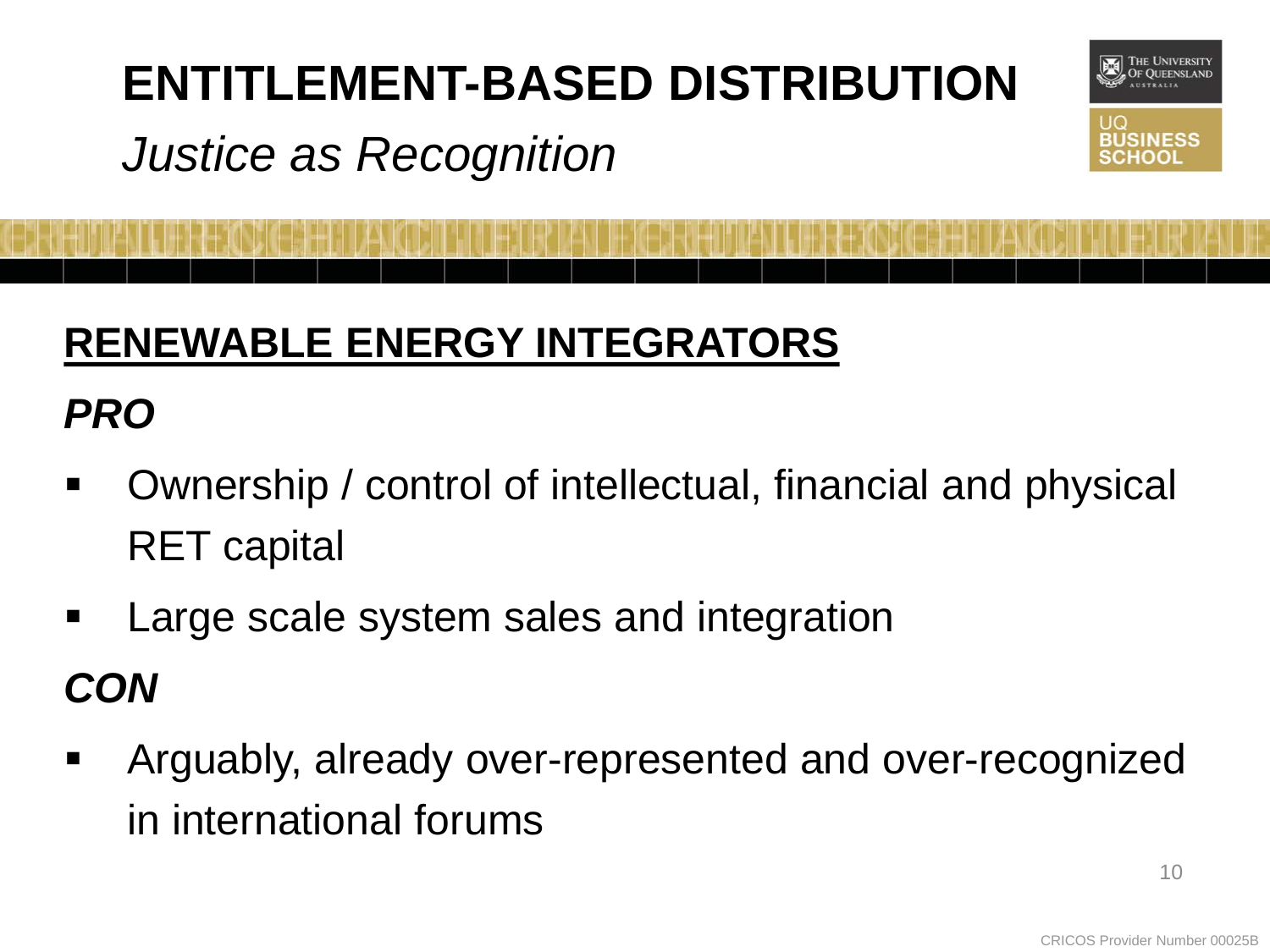## **CONCLUSIONS & FUTURE RESEARCH**



- The *criteria* for distribution are important. Aid-givers and –disbursers should consider whether existing apportionment criteria are truly fair and just.
- *Anecdotal* evidence suggests that the current criteria of apportionment used by governments and donor agencies is desert- and/or entitlement-based
- Next Steps:
	- o REEs as brokers of energy justice in an 'Energy Justice Cascade'. Specifically, the apportionment from institutions to REEs, as well as from REEs to end-users themselves
	- o Establish the baseline principle of apportionment
	- o Implications for future flow-on justice effects  $11$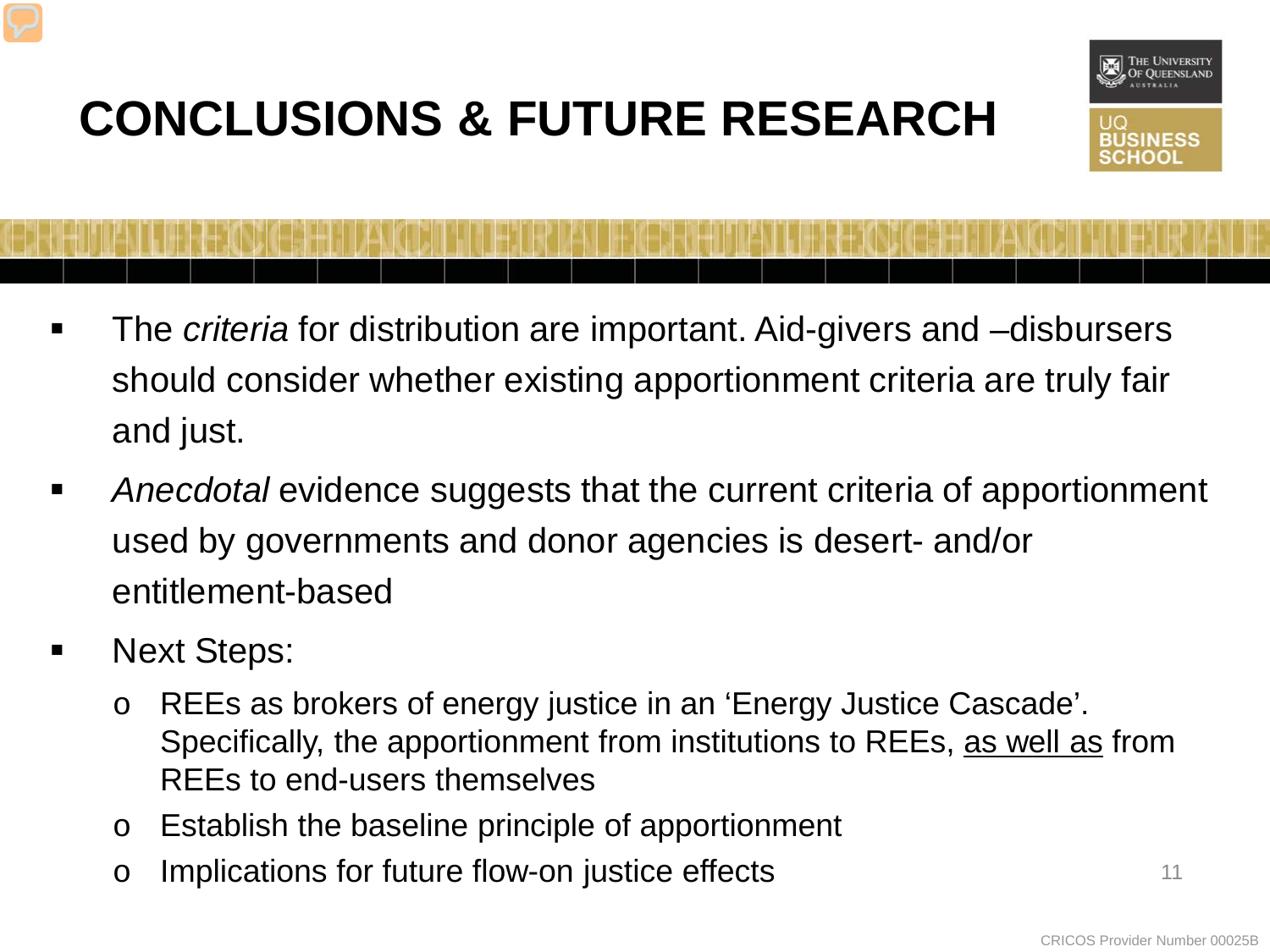

#### **References**

- Agyeman, J. & B. Evans (Eds.), Just Sustainabilities: Development in an Unequal World. UK and USA: Earthscan.
- Dobson, A. (1999). Fairness and futurity: essays on environmental sustainability and social justice.
- Dobson, A. (2003). Social Justice and Environmental Sustainability: Ne'er the Twain Shall Meet? In R. Bullard, J. Agyeman, & B. Evans (Eds.), Just Sustainabilities: Development in an Unequal World. UK and USA: Earthscan.
- Gabriel, C. & J. Kirkwood (2016). "Business models for model businesses: Lessons from renewable energy entrepreneurs in developing countries." Energy Policy 95 (2016): 336-349.
- Jenkins, K., McCauley, D., Heffron, R., Stephan, H., & Rehner, R. (2016). Energy justice: a conceptual review. Energy Research & Social Science, 11, 174-182.
- **Niller, D. (1979). Social justice. OUP Oxford.**
- Miller, D. (1997). Equality and justice. Ratio, 10(3), 222-237.
- Sovacool, B. K., Sidortsov, R. V., & Jones, B. R. (2013). Energy security, equality and justice. Routledge.